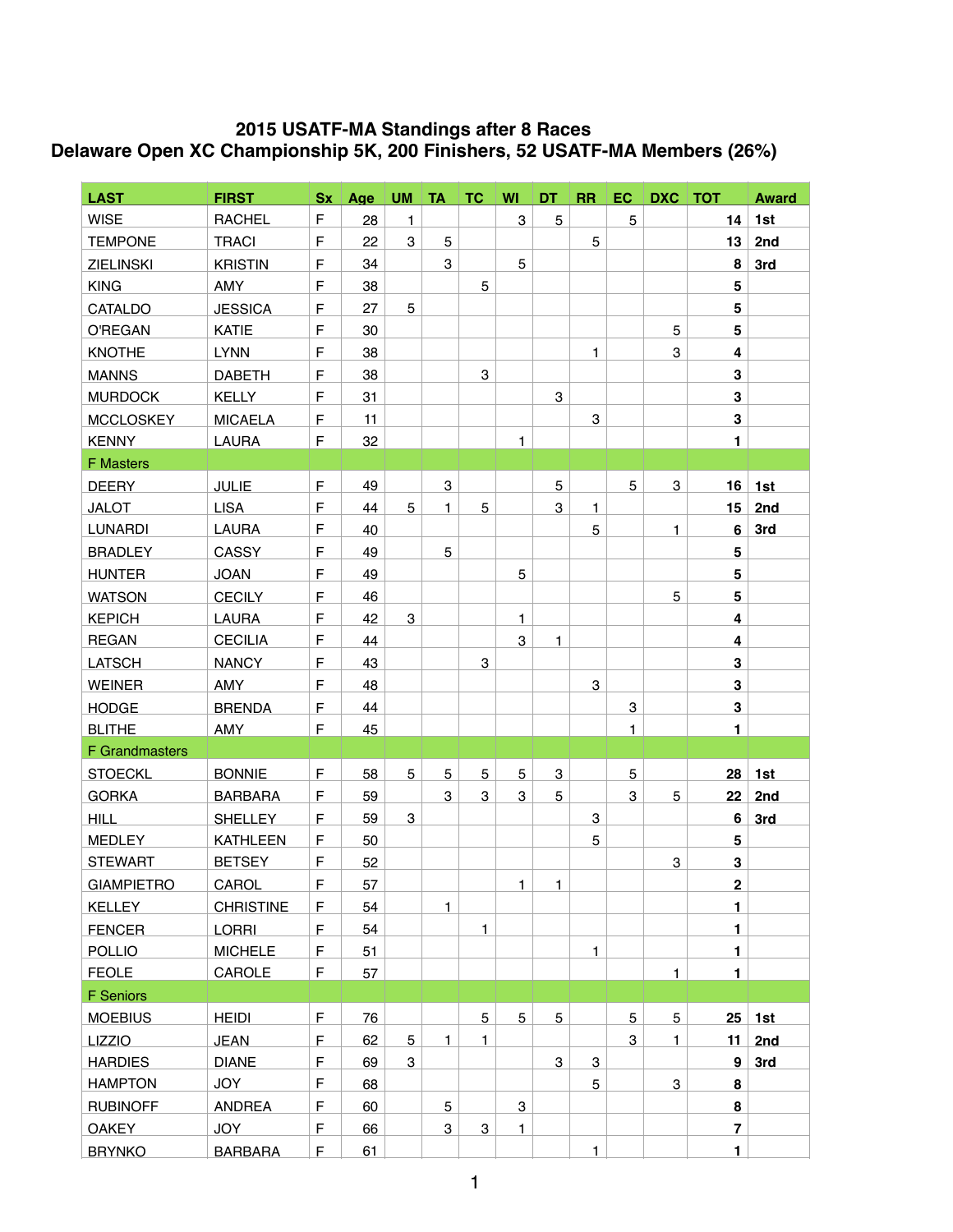| <b>LAST</b>           | <b>FIRST</b>    | Sx | Age | <b>UM</b>    | <b>TA</b>    | <b>TC</b>    | WI           | DT | <b>RR</b> | EC. | DXC   TOT    |                         | <b>Award</b>   |
|-----------------------|-----------------|----|-----|--------------|--------------|--------------|--------------|----|-----------|-----|--------------|-------------------------|----------------|
| M Open                |                 |    |     |              |              |              |              |    |           |     |              |                         |                |
| <b>LIPSEY</b>         | <b>MATT</b>     | M  | 25  |              | 5            | 5            |              |    |           | 5   |              | 15                      | T <sub>1</sub> |
| <b>CARNES</b>         | <b>JOHNNY</b>   | M  | 20  |              |              |              |              | 5  | 5         |     | 5            | 15                      | T1             |
| O'BRIAN               | <b>MIKE</b>     | M  | 24  | 5            |              |              |              |    |           |     |              | 5                       | $\star$        |
| <b>KAMINSKI</b>       | <b>ZACHARY</b>  | M  | 24  |              |              |              | 5            |    |           |     |              | 5                       | $\star$        |
| <b>HANNAGAN</b>       | <b>MARK</b>     | M  | 23  | $\mathbf{1}$ |              | 3            |              |    |           |     |              | 4                       | T <sub>2</sub> |
| <b>PERNIA</b>         | <b>NOLAN</b>    | M  | 15  |              | 3            |              |              | 1  |           |     |              | 4                       | T <sub>2</sub> |
| <b>SERPENTINE</b>     | <b>DUANE</b>    | M  | 37  | 3            |              |              |              |    |           |     |              | 3                       |                |
| <b>ENNIST</b>         | <b>NATHAN</b>   | M  | 27  |              |              |              | 3            |    |           |     |              | 3                       |                |
| <b>LANTZ</b>          | <b>JONATHAN</b> | M  | 30  |              |              |              |              | 3  |           |     |              | 3                       |                |
| <b>POLAKOFF</b>       | <b>CRAIG</b>    | M  | 36  |              |              |              |              |    | 3         |     |              | 3                       |                |
| <b>STEELE</b>         | <b>BILL</b>     | M  | 24  |              |              |              |              |    |           | 3   |              | 3                       |                |
| <b>MACNEILL</b>       | <b>ANDREW</b>   | M  | 34  |              |              |              |              |    |           |     | 3            | 3                       |                |
| <b>KIER</b>           | <b>BENJAMIN</b> | M  | 23  |              |              | 1            |              |    |           | 1   |              | $\mathbf 2$             |                |
| <b>HITE</b>           | <b>KENNETH</b>  | M  | 29  |              | 1            |              |              |    |           |     |              | 1                       |                |
| <b>DAIGEAUN</b>       | <b>MICHAEL</b>  | M  | 35  |              |              |              | $\mathbf{1}$ |    |           |     |              | 1                       |                |
| <b>UMBENHAUER</b>     | <b>SETH</b>     | M  | 25  |              |              |              |              |    | 1         |     |              | $\blacksquare$          |                |
| <b>CASTNER</b>        | <b>CHRIS</b>    | M  | 26  |              |              |              |              |    |           |     | 1            | $\blacksquare$          |                |
| <b>M</b> Masters      |                 |    |     |              |              |              |              |    |           |     |              |                         |                |
| <b>HARTE</b>          | <b>TIM</b>      | M  | 47  |              |              | 5            | 5            |    |           |     |              | 10                      | T1             |
| <b>WATSON</b>         | GREG            | M  | 48  |              | 5            |              |              |    |           |     | 5            | 10                      | T1             |
| SCHOUTEN**            | <b>IAN</b>      | M  | 49  | 3            |              |              |              | 5  |           |     |              | 8                       | T <sub>2</sub> |
| <b>WEAVER</b>         | <b>DARYL</b>    | M  | 41  |              | 3            |              |              |    | 5         |     |              | 8                       | T <sub>2</sub> |
| <b>RANDOLPH</b>       | <b>PAUL</b>     | M  | 48  | $\mathbf{1}$ |              |              | 1            | 1  |           | 5   |              | 8                       | T <sub>2</sub> |
| <b>DACOSTA</b>        | <b>HERV</b>     | M  | 49  | 5            |              |              |              |    |           |     |              | 5                       |                |
| <b>REGAN</b>          | <b>JOHN</b>     | M  | 45  |              |              |              |              | 3  |           |     |              | 3                       |                |
| LEITER                | <b>FRANK</b>    | M  | 42  |              |              | 3            |              |    |           |     |              | 3                       |                |
| <b>VAIL</b>           | <b>JASON</b>    | M  | 43  |              |              |              | 3            |    |           |     |              | 3                       |                |
| <b>PADILLA</b>        | <b>MIKE</b>     | M  | 41  |              |              |              |              |    | 3         |     |              | 3                       |                |
| <b>CHUPA</b>          | <b>ZACHARY</b>  | M  | 40  |              |              |              |              |    |           |     | 3            | 3                       |                |
| <b>MOORE</b>          | <b>CHRIS</b>    | M  | 42  |              | $\mathbf{1}$ |              |              |    |           |     |              | 1                       |                |
| <b>LATSCH</b>         | <b>MIKE</b>     | M  | 43  |              |              | 1            |              |    |           |     |              | $\blacksquare$          |                |
| <b>CUTRONA</b>        | <b>MATTHEW</b>  | M  | 45  |              |              |              |              |    |           |     | $\mathbf{1}$ | $\blacksquare$          |                |
| <b>M</b> Grandmasters |                 |    |     |              |              |              |              |    |           |     |              |                         |                |
| <b>REYNOLDS</b>       | <b>ROBERT</b>   | M  | 57  |              |              | 5            | 5            |    |           | 5   |              | 15                      | T1             |
| <b>CAULLER</b>        | <b>GREG</b>     | M  | 55  |              | $\mathbf{1}$ |              |              | 3  | 5         | 3   | 3            | 15                      | <b>T1</b>      |
| <b>STEENKAMER</b>     | <b>TOM</b>      | M  | 56  | 5            |              |              |              | 1  | 3         |     | 5            | 14                      | 2nd            |
| <b>KOLIMAGO</b>       | <b>FRANCIS</b>  | M  | 50  |              | 5            |              |              |    |           |     |              | $5\phantom{.0}$         |                |
| <b>HAYES</b>          | <b>JEFF</b>     | M  | 56  |              |              |              |              | 5  |           |     |              | $5\phantom{.0}$         | $\star$        |
| <b>SCHULER</b>        | TIM             | M  | 51  | $\mathbf{1}$ | 3            |              |              |    |           |     |              | 4                       | 3rd            |
| <b>RIMKIS</b>         | <b>ROBERT</b>   | M  | 54  |              |              | $\mathbf{1}$ | 3            |    |           |     |              | 4                       |                |
| CHOBOT                | <b>TOM</b>      | M  | 59  | 3            |              |              |              |    |           |     |              | 3                       |                |
| <b>SHEARER</b>        | <b>ANDREW</b>   | M  | 51  |              |              | 3            |              |    |           |     |              | 3                       |                |
| <b>SIMONETTI</b>      | <b>NICK</b>     | M  | 57  |              |              |              | 1            |    |           | 1   |              | $\overline{2}$          |                |
| <b>WIECHECKI</b>      | <b>DAVID</b>    | M  | 53  |              |              |              |              |    | 1         |     | $\mathbf{1}$ | $\overline{\mathbf{2}}$ |                |
|                       |                 |    |     |              |              |              |              |    |           |     |              |                         |                |